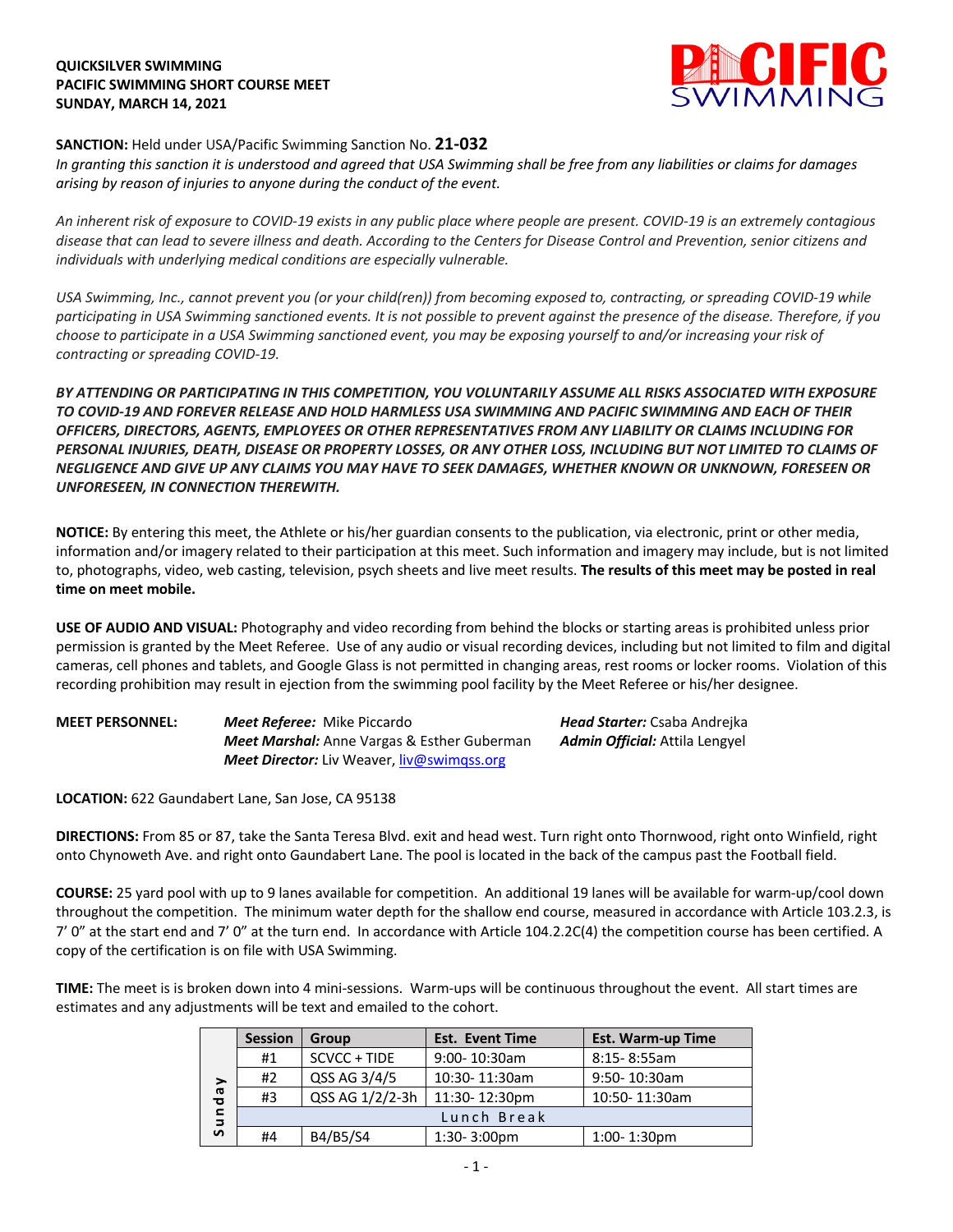**RULES: •** Current USA and Pacific Swimming rules and warm-up procedures will govern the meet. A copy of these procedures will be posted at the Clerk-of-Course.

• The local facilities guidelines, restrictions and interpretation of the local public health guidelines shall be followed at this meet.

• All applicable adults participating in or associated with this meet, acknowledge that they are subject to the provisions of the USA Swimming Minor Athlete Abuse Prevention Policy ("MAAPP"), and that they understand that compliance with the MAAPP policy is a condition of participation in the conduct of this competition.

• All events are timed finals.

- All events will swim fast to slow.
- Athletes may compete in 3 events per day.
- All Athletes ages 12 and under should complete competition within four (4) hours.

• Entries will be accepted until the number of splashes exceeds the estimated timeline, per the "Four-Hour Rule," based on the Athletes age and gender, or the number of entered athletes meets the maximum facility capacity as determined by local and facility health restrictions.

**•** If local conditions warrant it the Meet Referee, with the concurrence of the Meet Director, may require a mandatory scratch down. Immediate cash refunds will be made for any mandatory scratches.

• All Coaches and Officials must wear their USA Swimming membership cards in a visible manner.

• Athletes must be able to be on time and follow all protocols while at the facility. Failure to comply may result in being barred from the meet.

• Covid Ingress & Egress: Athletes will line-up at the main entrance on social distance markers. Athletes will walk to their pre-assigned warm-up lane and area. Each cohort will have a designated entrance water entry side and will be separated from the opposing cohort. On Sunday, the second and third sub-sessions (#2 & 3), swimmers will warm-up in up to 13 lanes in the shallow end of the main pool. In the #1 and #4 sessions, the entire main pool and well pool will be utilized for warmup. During the meet session, only the well pool will be used for warm-up and warm-down. During the meet, the warmdown pool will have assigned areas by cohort and athletes will be required to enter the water on an assigned side. Only one cohort member may enter the lane on each side unless they are members of the same household. Athletes will exit from the well gate. Maps and protocols will be sent to participants prior to meet.

**ATTENTION HIGH SCHOOL ATHLETES:** If you are a high school athlete in season, you need to be Unattached from this meet. It is the athlete's responsibility to be Unattached from this meet. You can un-attach at the meet if necessary. This does not apply to athletes swimming under the rules of the Nevada Interscholastic Activities Association (NIAA).

**UNACCOMPANIED ATHLETES:** Any USA Swimming Athlete-Member competing at the meet must be accompanied by a USA Swimming Member-Coach for the purposes of Athlete supervision during warm-up, competition and warm-down. If a Coach-Member of the Athlete's USA Swimming Club does not attend the meet to serve in said supervisory capacity, it is the responsibility of the Athlete or the Athlete's legal guardian to arrange for supervision by a USA Swimming Member-Coach. The Meet Director or Meet Referee may assist the Athlete in making arrangements for such supervision; however, it is recommended that such arrangements be made in advance of the meet by the Athlete's USA Swimming Club Member-Coach.

**RACING STARTS:** Athletes must be certified by a USA Swimming member-coach as being proficient in performing a racing start or must start the race in the water. It is the responsibility of the Athlete or the Athlete's legal guardian to ensure compliance with this requirement.

**RESTRICTIONS:** • Smoking and the use of other tobacco products is prohibited on the pool deck, in the locker rooms, in spectator

- seating, on standing areas and in all areas used by Athletes, during the meet and during warm-up periods.
- Sale and use of alcoholic beverages are prohibited in all areas of the meet venue.
- No glass containers are allowed in the meet venue.
- No propane heater is permitted except for snack bar/meet operations.
- All shelters must be properly secured.
- Deck Changes are prohibited.

• Destructive devices, to include but not limited to, explosive devices and equipment, firearms (open or concealed), blades, knives, mace, stun guns and blunt objects are strictly prohibited in the swimming facility and its surrounding areas. If observed, the Meet Referee or his/her designee may ask that these devices be stored safely away from the public or removed from the facility. Noncompliance may result in the reporting to law enforcement authorities and ejection from the facility. Law enforcement officers (LEO) are exempt per applicable laws.

• Operation of a drone, or any other flying apparatus, is prohibited over the venue (pools, Athlete/Coach areas, Spectator areas and open ceiling locker rooms) any time Athletes, Coaches, Officials and/or Spectators are present.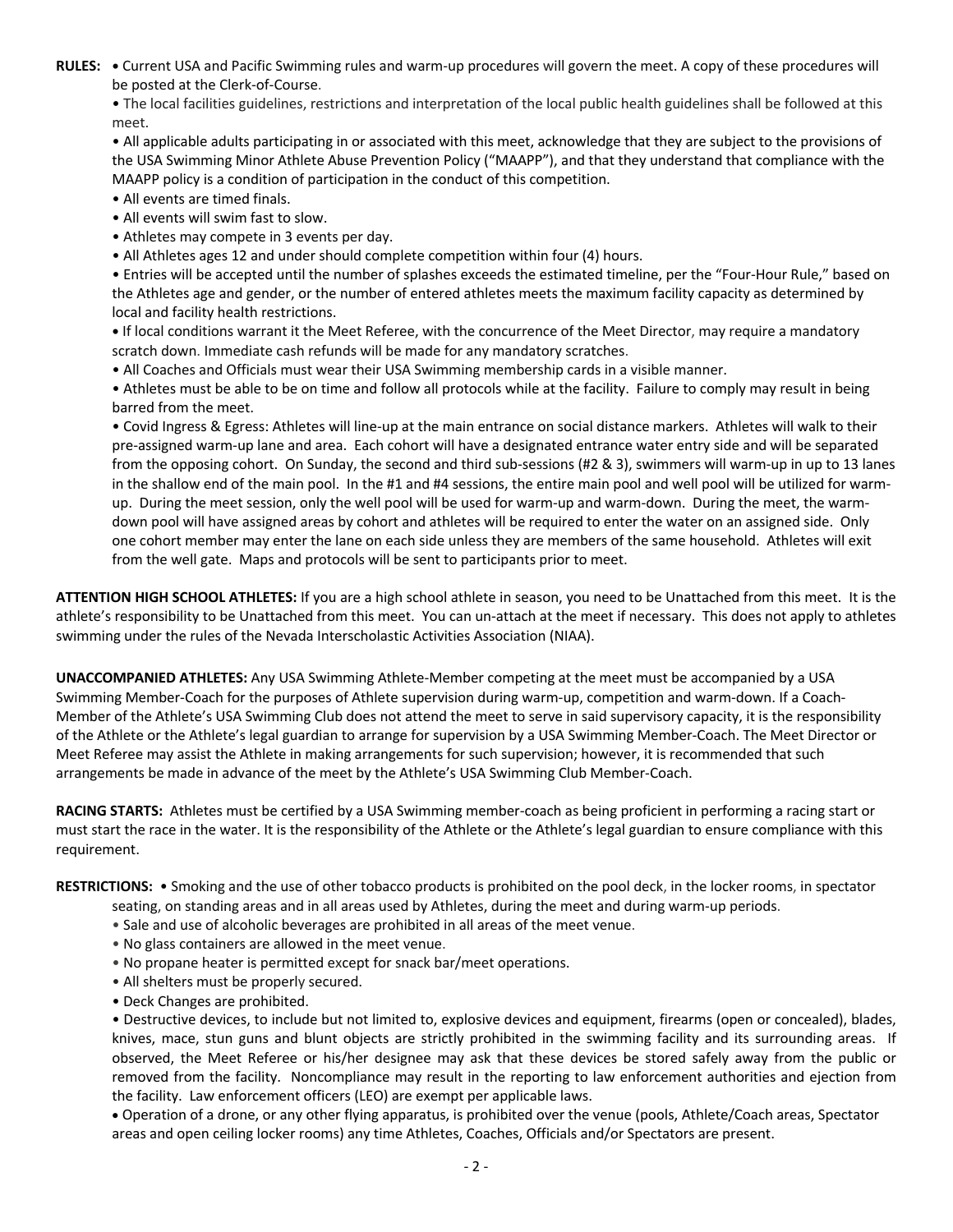• No parents or spectators are permitted on campus outside of drop off and pick-up times. No congregating at the gates or use of facilities including restrooms is permitted to those not entered in the session or actively working. All Santa Clara County directives will be followed throughout the event. Any parents or spectators who cannot follow the guidelines may cause removal of their athlete from the meet and be asked to leave the facility. Parents must remain in their vehicles and drop-off and pick-up.

• Attendees will have access to the roundhouse bathrooms for emergency use only. Locker rooms and all other facilities will remain closed.

**ELIGIBILITY:** • Athletes must be current members of USA Swimming and enter their name and registration number on the meet entry card as they are shown on their Registration Card. If this is not done, it may be difficult to match the Athlete with the registration and times database. The meet host will check all Athlete registrations against the SWIMS database and if not found to be registered, the Meet Director shall accept the registration at the meet (a \$10 surcharge will be added to the regular registration fee). Duplicate registrations will be refunded by mail.

• Meet is open only to qualified athletes registered with QSS, TIDE or SCVCC. Athletes who are unattached but participating with QSS are eligible to compete.

• Entries with "NO TIME" will be accepted.

• Disabled Athletes are welcome to attend this meet and should contact the Meet Director or Meet Referee regarding any special accommodations on entry times and seeding per Pacific Swimming policy.

• Athletes 19 years of age and over may compete in the meet for time only, no awards. Such Athletes must have met standards for the 17-18 age group.

• The Athlete's age will be the age of the Athlete on the first day of the meet.

• Athletes are only permitted to compete in a session with their assigned cohort. No changes are permitted.

**ENTRY FEES:** \$4.00 per event plus an \$8.00 participation fee per Athlete.

**TEAMUNIFY ENTRIES:** Any entries submitted via your TeamUnify website and must first be both committed and approved by Thursday, March 4. Entries that are not committed and approved in TeamUnify are incomplete and shall not be accepted after a session closes. Clubs must send an SD3 file to liv@swimqss.org by Friday, March 5 by noon.

**CHECK-IN:** The meet shall be pre-seeded.

**SCRATCHES:** Any Athletes not reporting for or competing in an individual timed final event that they have entered shall not be penalized.

**AWARDS:** None.

**ADMISSION:** Free.